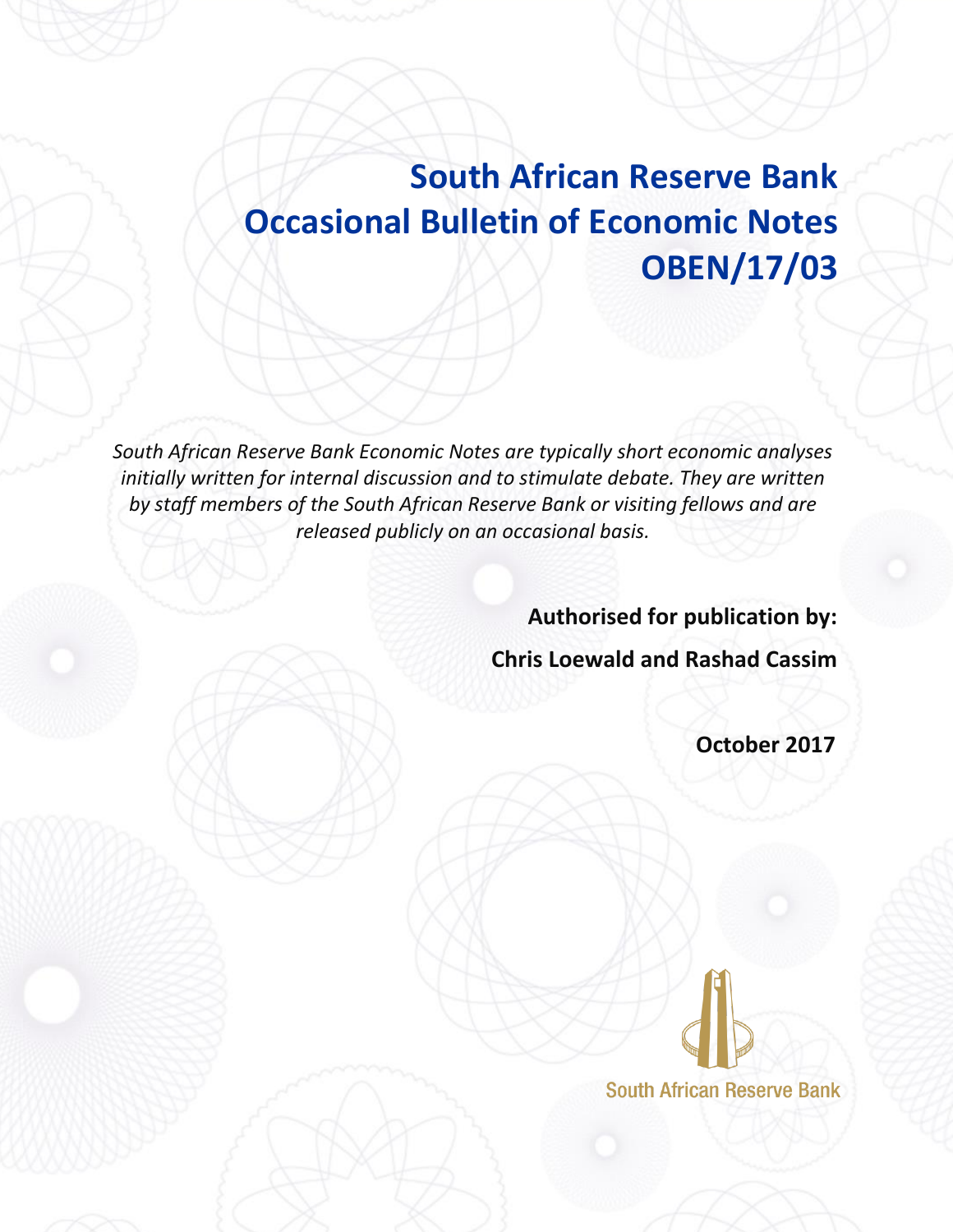## **SARB Occasional Bulletin of Economic Notes October 2017**

| <b>Contents</b> |                                                                                       |  |
|-----------------|---------------------------------------------------------------------------------------|--|
|                 | 1. SA's structural budget balance - some fiscal restraint                             |  |
|                 |                                                                                       |  |
| 2.              | Animal spirits and the hangover in private sector investment                          |  |
|                 |                                                                                       |  |
| 3.              | Getting to the core of it                                                             |  |
|                 |                                                                                       |  |
| 4.              | Decoupling from global growth – Is confidence becoming a scarce commodity?            |  |
|                 |                                                                                       |  |
| 5.              | Comparing the SARB's Quarterly Projection Model to the "Core" macro-econometric model |  |
|                 |                                                                                       |  |

**The views expressed in these Economic Notes are those of the author(s) and should not be attributed to the South African Reserve Bank or South African Reserve Bank policy. While every precaution is taken to ensure the accuracy of information, the South African Reserve Bank shall not be liable to any person for inaccurate information, omissions or opinions contained herein.**

**Information on South African Reserve Bank Economic Notes can be found at http://www.resbank.co.za /Research/Occasional Bulletin of Economic Notes/Pages/EconomicNotes-Home.aspx**

**Enquiries Head: Research Department South African Reserve Bank P O Box 427 Pretoria 0001**

**Tel. no.: +27 12 313-3911 0861 12 SARB (0861 12 7272)**

**© South African Reserve Bank**

**All rights reserved. No part of this publication may be reproduced, stored in a retrieval system, or transmitted in any form or by any means without fully acknowledging the author(s) and these Economic Notes as the source.**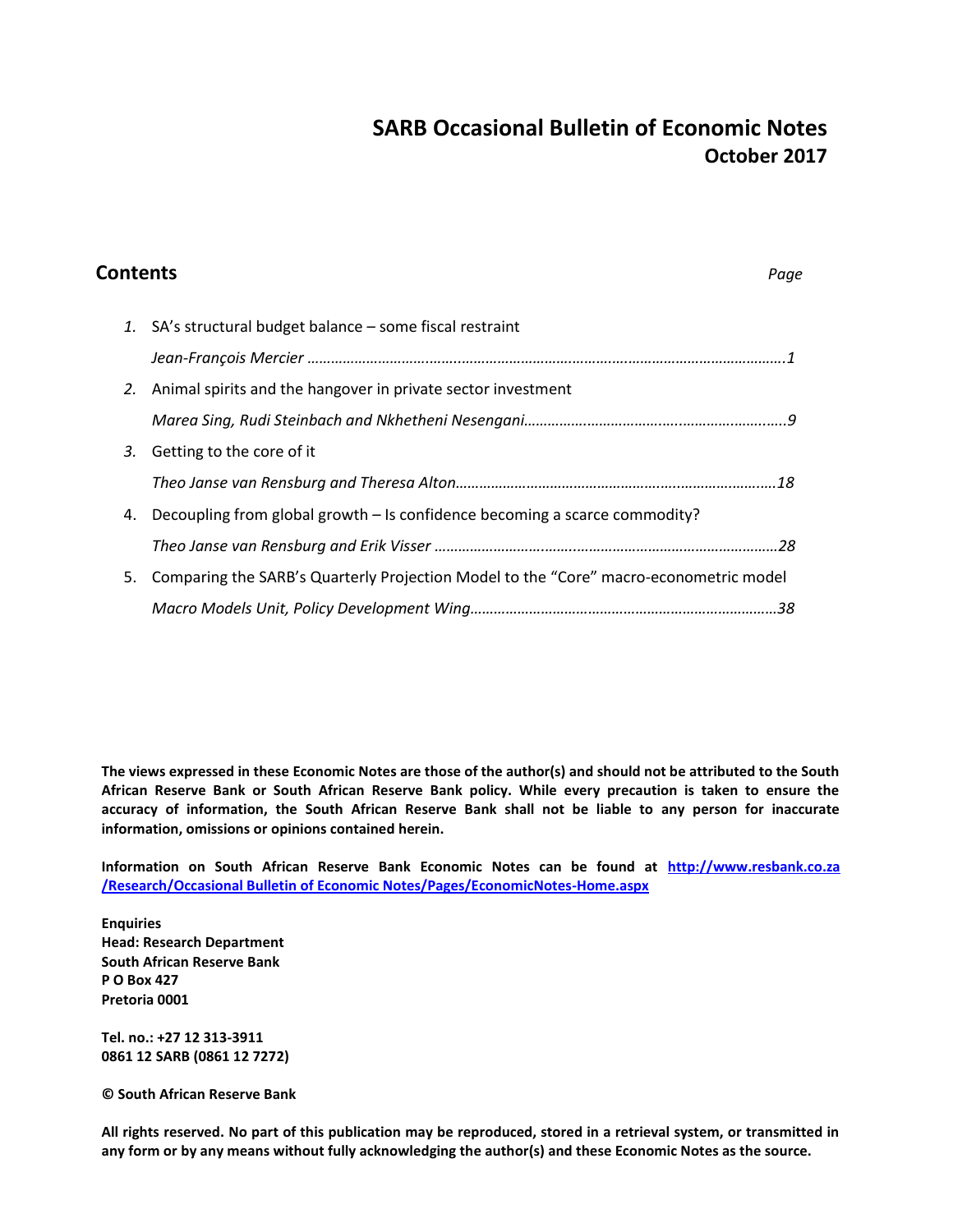### <span id="page-2-0"></span>Animal spirits and the hangover in private sector investment – June 2017

*Marea Sing, Rudi Steinbach and Nkhetheni Nesengani*

#### Abstract

Growth in real private sector investment has slowed markedly in recent years, recording negative year-on-year growth rates since 2015Q3. The South African indicators of business confidence show a similarly dismal trend, recording historic lows in recent quarters. This note looks into the influence that business confidence has had on private sector investment, and considers what investment may have been if business confidence had not plummeted. Private sector investment would have been up to 8.5 per cent higher by 2016, in level terms, had business confidence remained at the levels recorded in 2011. Finally, the SACCI business confidence index shows promising results in improving private sector investment forecasts, especially in the near term.

#### Introduction

"Most, probably, of our decisions to do something positive ... can only be taken as a result of animal spirits – of a spontaneous urge to action rather than inaction, and not as the outcomes of a weighted average of quantitative benefits multiplied by quantitative probabilities.

... if the animal spirits are dimmed and the spontaneous optimism falters ... enterprise will fade and die;— though fears of loss may have a basis no more reasonable than hopes of profit had before."

*– John Maynard Keynes, The General Theory, Chapter 12*

Private sector investment is not only a significant determinant of economic activity but, more importantly, is a crucial driver of potential output and economic development.<sup>1</sup> That is, through expanding the productive capacity of an economy, investment ensures increases in future socio-economic welfare. This is why the National Development Plan (NDP) has set a target for total investment to reach 30 per cent of GDP by 2030. This target seems particularly ambitious given that total investment only represented 19.9 per cent of GDP by the end of 2016. Given this background, the marked decline in South African private sector investment growth since the recession of 2008/9 is especially worrying (see Figure [1\)](#page-3-0). As a percentage of GDP, private sector investment peaked at 15.4 in 2008Q4, and has since declined to 12.2 per cent by the end 2016. This economic note investigates the role that a decline in business confidence has played in private sector investment during recent years. In addition, the note assesses the extent to which the use of business confidence as an explanatory variable could improve forecasts of investment.<sup>2</sup>

#### Private sector investment in South Africa since 2000

The early 2000s marked the beginning of an international boom in commodity prices, driven largely by strong demand from economies such as China and India. The commodity boom had two distinct effects: (1) it significantly raised the economic growth of commodity exporting economies; and (2) it fueled global risk appetite. South Africa was no exception, and experienced average annual real GDP growth rates of 5.1 per cent over the period 2004Q1 to 2008Q2. Over this period, annual growth in real private sector investment averaged 11.2 per cent.

The commodity price boom also fueled global risk appetite, and together with relatively loose global monetary policy, provided further stimulus to the South African economy, as the *risk on* environment encouraged capital flows towards emerging markets.<sup>3</sup> While, domestically, the resultant growth in asset prices and the boom in

<sup>&</sup>lt;sup>1</sup> Since 2000, private sector investment has been between 10 and 15 per cent of gross domestic product and constitutes between 60 and 75 per cent of total investment.

<sup>&</sup>lt;sup>2</sup> Currently, there are two surveys of business confidence in SA: (1) the South African Chamber of Commerce and Industry's business confidence index (SACCI BCI), and (2) the RMB/BER business confidence index. Figure 4 in Section shows a comparison between the two surveys. We use the SACCI BCI since preliminary analysis suggests that it is more strongly correlated with movements in private sector investment. In addition, while the SACCI BCI does not survey businesses directly, it is constructed to capture the overall business mood by reflecting the environment in which businesses operate as well as their actual behaviour.

<sup>&</sup>lt;sup>3</sup> The Chicago Board Options Exchange (CBOE) VIX reached an all time low of 11.19 index points in 2006Q4.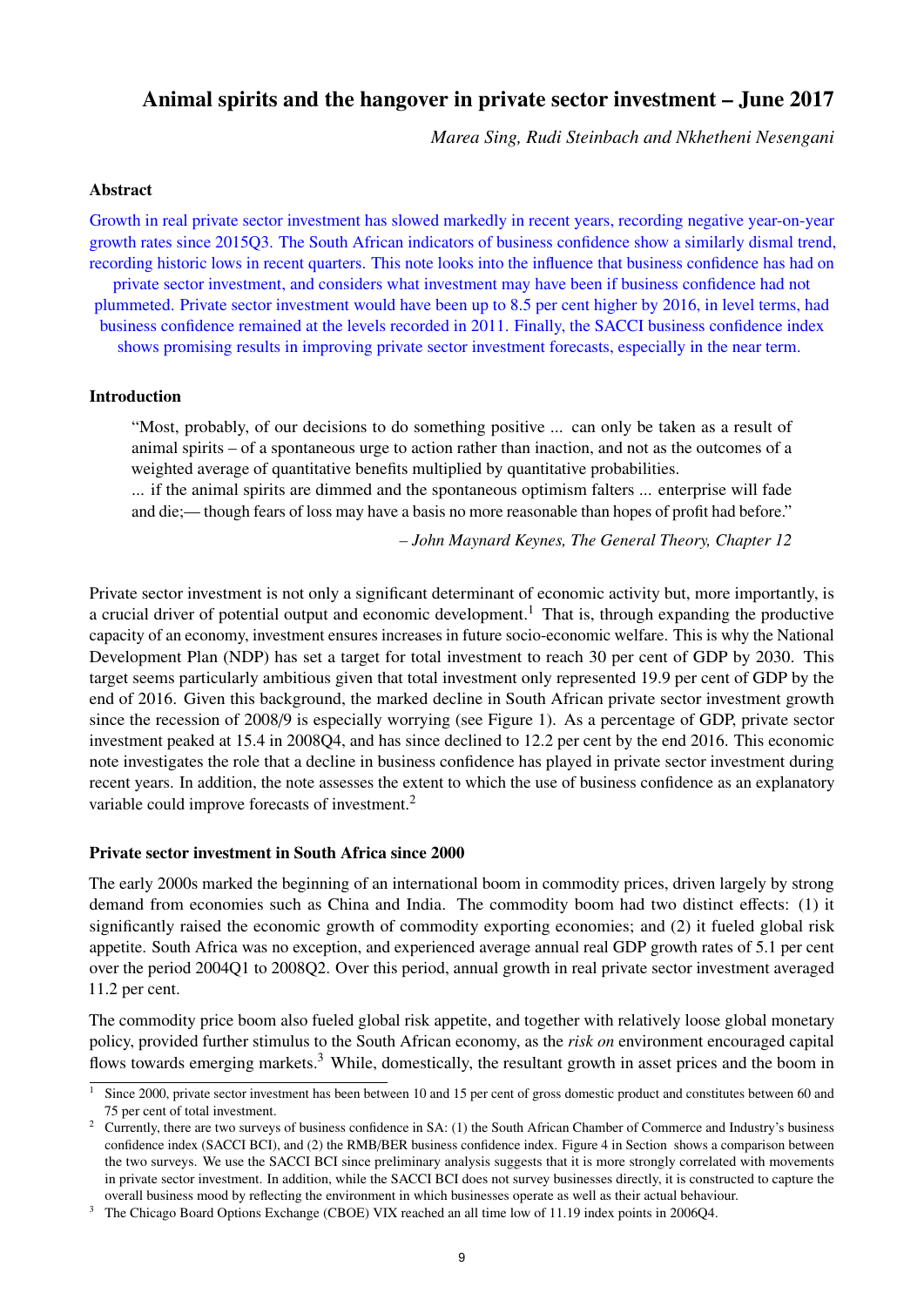#### <span id="page-3-0"></span>Figure 1. Real Private Sector Investment



Source: StatsSA, Own calculations

 $-5-$ 

 −5

~ 2015  $2<sup>0</sup>$  −5



<span id="page-3-1"></span>Figure 2. Sectoral Contributions to Annual Private Sector Investment Growth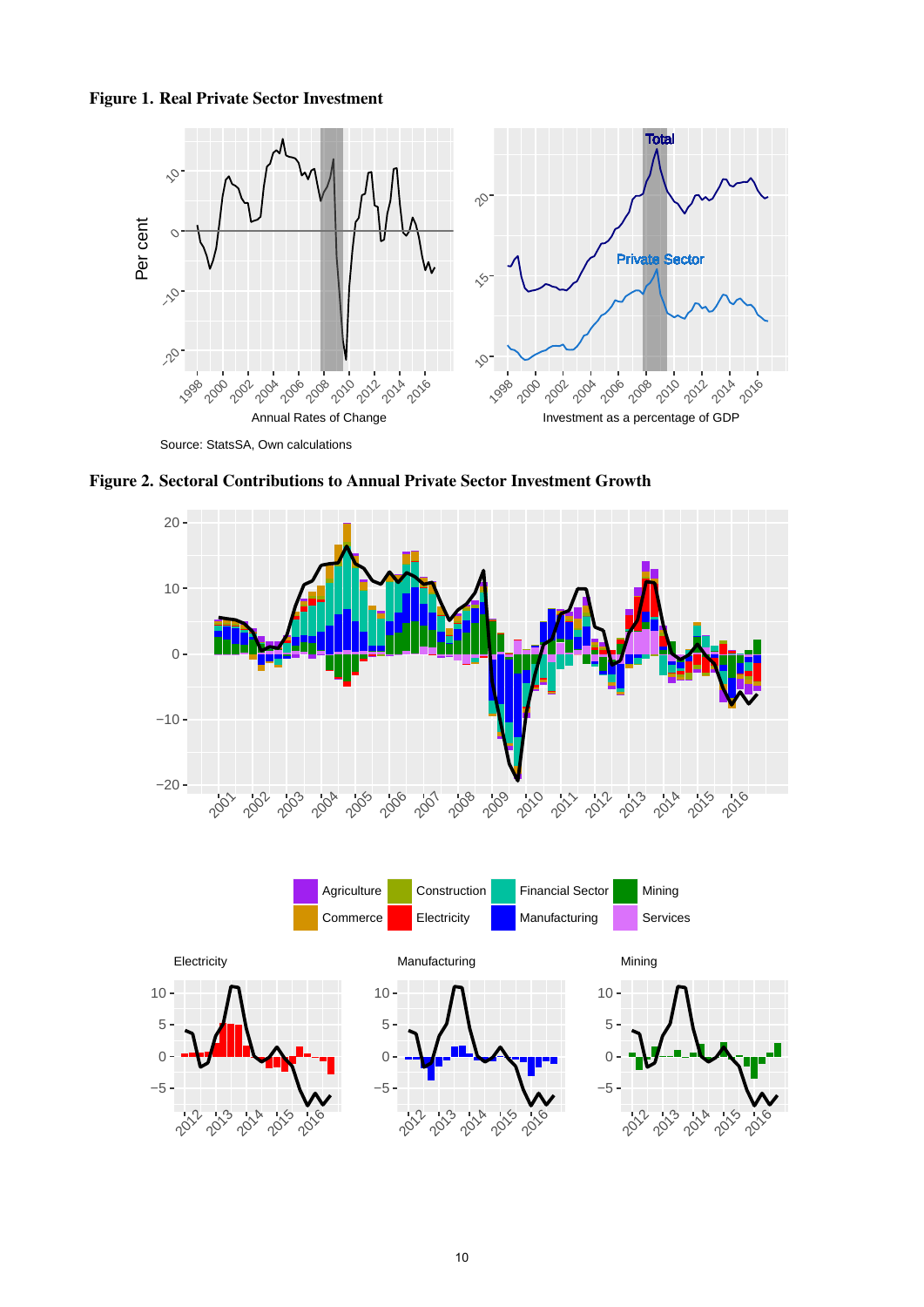credit extension, saw real consumption of households and investment by the private sector surging. As can be seen in Figure [2,](#page-3-1) the impact on private sector investment over this period was fairly broad-based. Additionally, growth in private sector investment from around 2008 was further accelerated by preparations for the 2010 Soccer World Cup.

Eventually, the boom culminated with the onset of the global financial crisis (GFC) in 2008/9, and commodity prices subsequently collapsed. While there was a temporary post-crisis recover in commodity prices, they began trending downwards after 2011. This is clearly reflected in private sector investment growth, which only recovers briefly in 2013/14 as a result of the Government's Renewable Energy Independent Power Producer Procurement Programme (REIPPP) in the Electricity sector. Annual growth in private sector investment has been mostly negative since 2014Q2, with the main contributors to this outcome being investment in the manufacturing and mining sectors, as well as the impact of the drought on agricultural sector investment.

#### Animal spirits and business confidence

"Thus if the animal spirits are dimmed and the spontaneous optimism falters ... enterprise will fade and die;— though fears of loss may have a basis no more reasonable than hopes of profit had before"

#### *– John Maynard Keynes*

Business confidence in South Africa similarly reached an all time high of 139.4 index points in 2006Q4, averaging 134 points between the end of 2003 and the start of the GFC in 2008. By 2009Q1, confidence had dropped back to 111.8 points, roughly in line with levels seen before the commodity price boom. Along with commodity prices, business confidence recovered temporarily after the crisis. However, since 2011Q1 it has been in constant decline, recording a current low of 90.1 index points in 2016Q3.

While the initial impetus of the commodity price boom was real demand (mainly from China), it is argued by the authors of this note that a portion of what followed in South Africa can be attributed to Keynes's *animal spirits*. Keynes used the term animal spirits to capture the role that human emotions play in economic decision-making. These emotions – be it feelings of optimism or pessimism – are not linked to the fundamentals of an economy, but often are rather irrational. Therefore, there is an aspect of the business confidence index and its impact on private sector investment that cannot be explained by any observed economic variables. This begs the question, that if "animal spirits" result in self-fulfilling prophecies, what would private sector investment in South Africa have been, had confidence not declined by such a great extent over the last decade?

#### Modelling investment

In the economic literature there are a number of theories on the drivers of investment<sup>[4](#page-2-0)</sup>. Nevertheless, some overarching determinants of investment can be identified.

#### Theoretical determinants in the investment equation

Based on the theory underlying the investment equation in the Core model of the SARB, the following five drivers determine private sector investment behaviour:<sup>[5,6](#page-2-0)</sup>

1. GDP after company tax (Net Income, LR):

This variable proxies the amount of income that is available to firms for investment. Homogeneity is imposed, simply ensuring that in the long-run, investment cannot increase by more than available income. This is in line with standard neoclassical growth theory. However, since it is assumed that there is a lag between when a firm decides to invest and when physical investment occurs, this relationship is only expected to hold in the long-run.

<sup>4</sup> The most well-known of these being: (i) the (Flexible) Accelerator theory (Keynes, see Chenery[\(1952\)](#page-10-0)), (ii) the Neoclassical theory (user cost of capital) (see Jorgenson and Hall [\(1967\)](#page-10-1)), and (iv) Tobin's Q theory (see Kaldor [\(1966\)](#page-10-2)), Tobin and Brainard [\(1968\)](#page-10-3))

<sup>5</sup> Two dummy variables are also included for 2008Q4-2009Q1, to capture a GFC related outlier, and in 2014Q1, to capture the impact of the protracted platinum mining strike.

<sup>6</sup> LR and SR indicate whether the variable enters the long-run or short-run component of the error-correction mechanism (ECM) for private sector investment.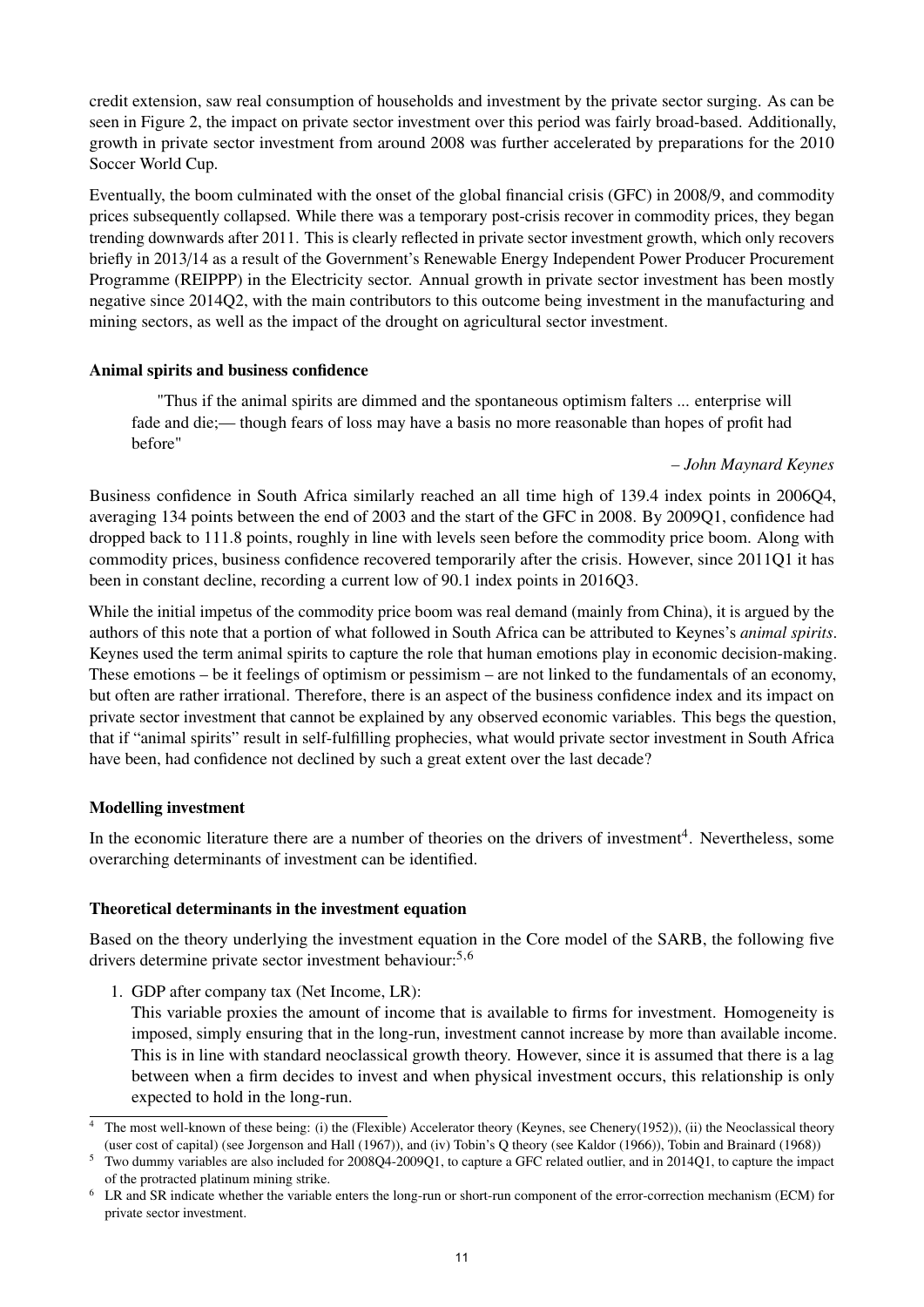- 2. Required real rate of return bonds (Real Bonds + Depreciation, LR): This variable (also in line with neoclassical theory) proxies a key component of the user cost of capital. This component implies that investment in the private sector is a function of how much interest the money spent on investment could earn if it was instead used to purchase a safe asset (which does not depreciate over time).
- 3. The relative price of capital goods (LR): This captures an additional key component of the user cost of capital. It is constructed as the ratio of the private sector capital goods deflator to the GDP deflator, and therefore the relationship between this variable and private sector investment is expected to be negative.
- 4. Openness of the economy (Openness, LR and SR): This variable proxies financial and trade liberalisation and has been found to be an empirically important policy determinant of foreign direct investment in South Africa (see Fedderke and Romm [\(2006\)](#page-10-4)) and Africa more broadly (see Kariuki [\(2015\)](#page-10-5)).
- 4. Real broad credit extension (Credit, SR): There is a vast literature<sup>[7](#page-2-0)</sup> suggesting that firms, especially small and medium enterprises (SMMEs), face credit constraints when it comes to investment decisions. Thus, the availability of credit introduces procyclicality into investment outcomes. This variable enters the equation with a lag in order to allow for the time it takes for approved credit to be used for investment.

#### Adding business confidence to the equation

The investment literature has also identified uncertainty as a key determinant of investment.<sup>[8](#page-2-0)</sup> The equation can therefore be respecified to either include the BCI in the short-run only (as the case for broad credit extension), or in both the long-run and short-run. While initial intuition suggests that it be included as only explaining the cyclical nature of investment (the short-run), a recent study has suggested that uncertainty contains both a long and short-run component, and that "investment is significantly more sensitive to long-run uncertainty" (Bloom et al. [2016\)](#page-10-6). Figure [3](#page-6-1) below shows the implied residuals of the alternative specifications (i.e., the remaining portion of quarterly private sector investment growth that is not explained by the equation). The observed improvement in the residual by including BCI in both the long and short-run ultimately informed our decision to use this specification of private sector investment. $9,10$ 

#### Empirical results

The specification and results of the final estimated equation are presented in Table [1](#page-6-0) below.

<span id="page-5-0"></span> $\Delta log(\text{Investment}) = \alpha_0 [log(\text{Investment}_{t-1}) - \alpha_1 log(\text{Net Income}_{t-1})]$ <sup>−</sup> <sup>α</sup>2(Real Bond yields <sup>+</sup> Depreciation)*t*−<sup>1</sup> − α<sub>3</sub>*log*(Relative Price of Capital goods<sub>t−1</sub>)) <sup>−</sup> <sup>α</sup>4Openness*t*−<sup>1</sup> <sup>−</sup> α5*log*(BCI*t*−1)] <sup>+</sup> <sup>β</sup><sup>0</sup> <sup>+</sup> <sup>β</sup>1∆(Openness) <sup>+</sup> <sup>β</sup>2∆*log*(Credit)*t*−<sup>2</sup> <sup>+</sup> <sup>β</sup>3∆*log*(BCI)*t*−<sup>2</sup>  $+ \beta_4$ Dummy 2009Q1 +  $\beta_5$ Dummy 2014Q1 (1)

<sup>&</sup>lt;sup>7</sup> For example, see Aghion et al. [\(2010\)](#page-10-7), and Fielding [\(2000\)](#page-10-8) for a South African case study.

<sup>&</sup>lt;sup>8</sup> In the South African case, for example, Ajam and Aron [2007\)](#page-10-9) state that "[e]mpirical evidence suggests that investment in South Africa is substantially driven by uncertainty"

<sup>&</sup>lt;sup>9</sup> To obtain these graphs, a standard ECM was estimated based on the theory outlined above. The SACCI BCI was then included in two different equations: one with the BCI (second lag) in only the short-run, and one with the BCI in the long (first lag) and short-run (second lag). The original equation and "short-run only"" specification can thus be seen as versions of the restricted "complete" equation.

<sup>&</sup>lt;sup>10</sup> A standard LM test suggests accepting the complete model at the 5 per cent level of significance.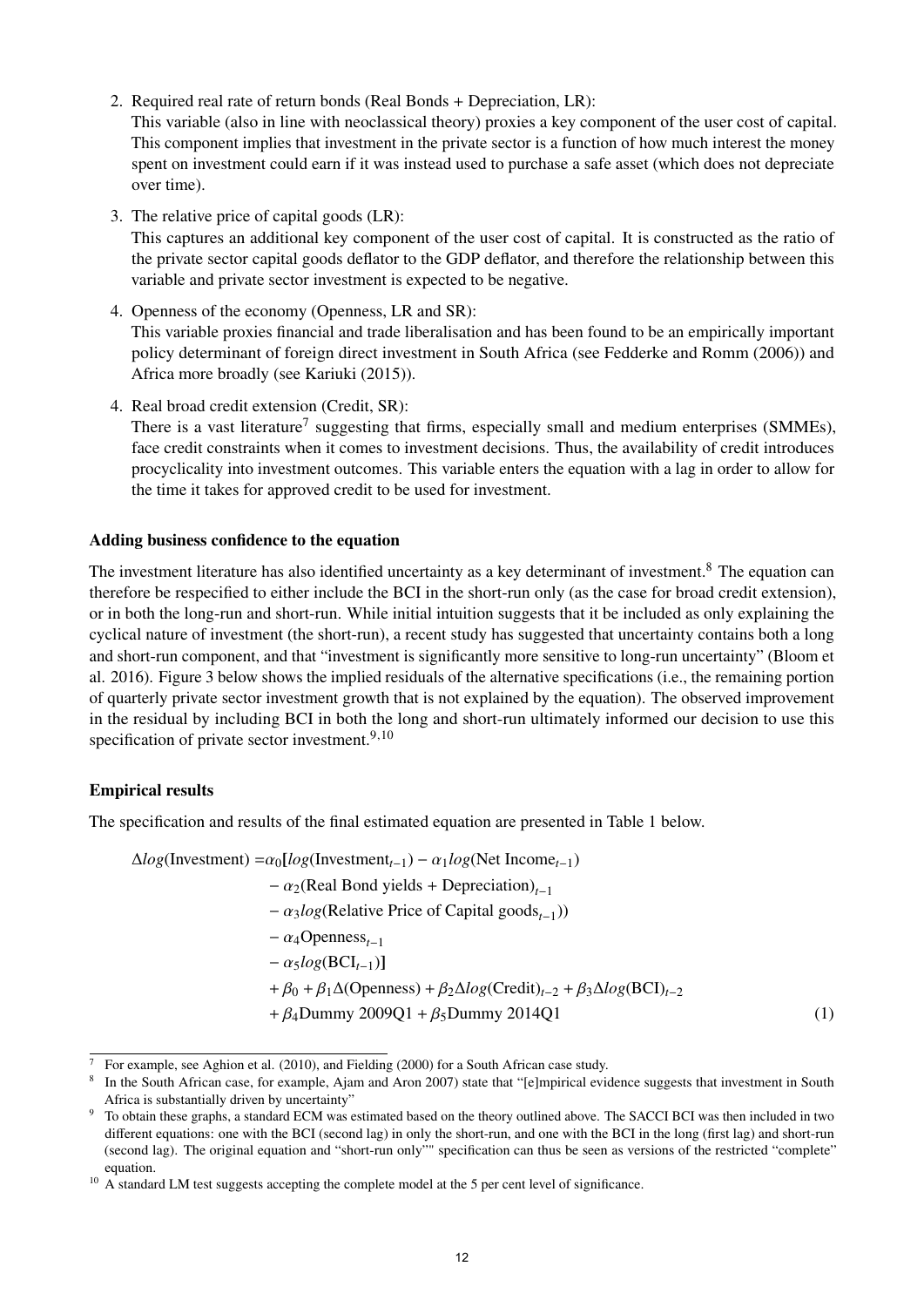

<span id="page-6-1"></span>

<span id="page-6-0"></span>

| Table 1. Estimation Results (Sample 1998Q1 to 2016Q4) |  |  |  |
|-------------------------------------------------------|--|--|--|
|-------------------------------------------------------|--|--|--|

| long run  | $\alpha_0$                           | Speed of Adjustment                                     | $-0.175***$ |
|-----------|--------------------------------------|---------------------------------------------------------|-------------|
|           | $\alpha_1$                           | $log(Net Income)_{t-1}$                                 | 1.000       |
|           | $\alpha$                             | Real Bond yields <sub>t-1</sub> + Depreciation $_{t-1}$ | $-0.017**$  |
|           | $\alpha_3$                           | $log(R$ elative price of Capital goods) $_{t-1}$        | $-0.926***$ |
|           | $\alpha_4$                           | Openness <sub><math>t-1</math></sub>                    | $1.350***$  |
|           | $\alpha_5$                           | $log(BCI)_{t-1}$                                        | $0.538***$  |
| short run | $\beta_0$                            | Constant                                                | $-0.916***$ |
|           | $\beta_1$                            | $\Delta$ (Openness)                                     | $0.404***$  |
|           | $\beta_2$                            | $\Delta$ log(Credit) <sub>t-2</sub>                     | $0.133*$    |
|           | $\beta_3$                            | $\Delta log(BCI)_{t-2}$                                 | $0.181**$   |
|           | $\beta_4$                            | Dummy2008Q42009Q1                                       | $0.052***$  |
|           | $\beta_5$                            | Dummy2014Q1                                             | $-0.037**$  |
|           | Adjusted $R^2$<br><b>F</b> Statistic | 0.676<br>$16.637***$ (df=10;65)                         |             |
|           | Note:                                | $p<0.1$ ; **p<0.05; ***p<0.01                           |             |

*Dependent variable: Private Sector Investment*

The impact of the business confidence index on private sector investment is positive and significant, meeting our *a priori* expectations. The results suggest that a 1 per cent increase in the BCI leads to a 0.5 per cent increase in investment in the long-run, and a 0.2 per cent increase in the short-run (with a lag of 2 quarters).

#### How high would investment have been had business confidence not declined?

In order to determine a point of reference, the SACCI BCI is analysed statistically to identify any clear structural breaks in the series (see Figure 4). In total, five structural breaks are identified.

To aid this search for a reference point, we also compare the BCI to the CBOE's emerging market  $VIX - a$ market-based proxy of uncertainty. Up to the end of 2011, the BCI and inverted VIX correlate quite strongly. However, at the start of 2012 – exactly when the last structural break in the BCI occurs – the relationship breaks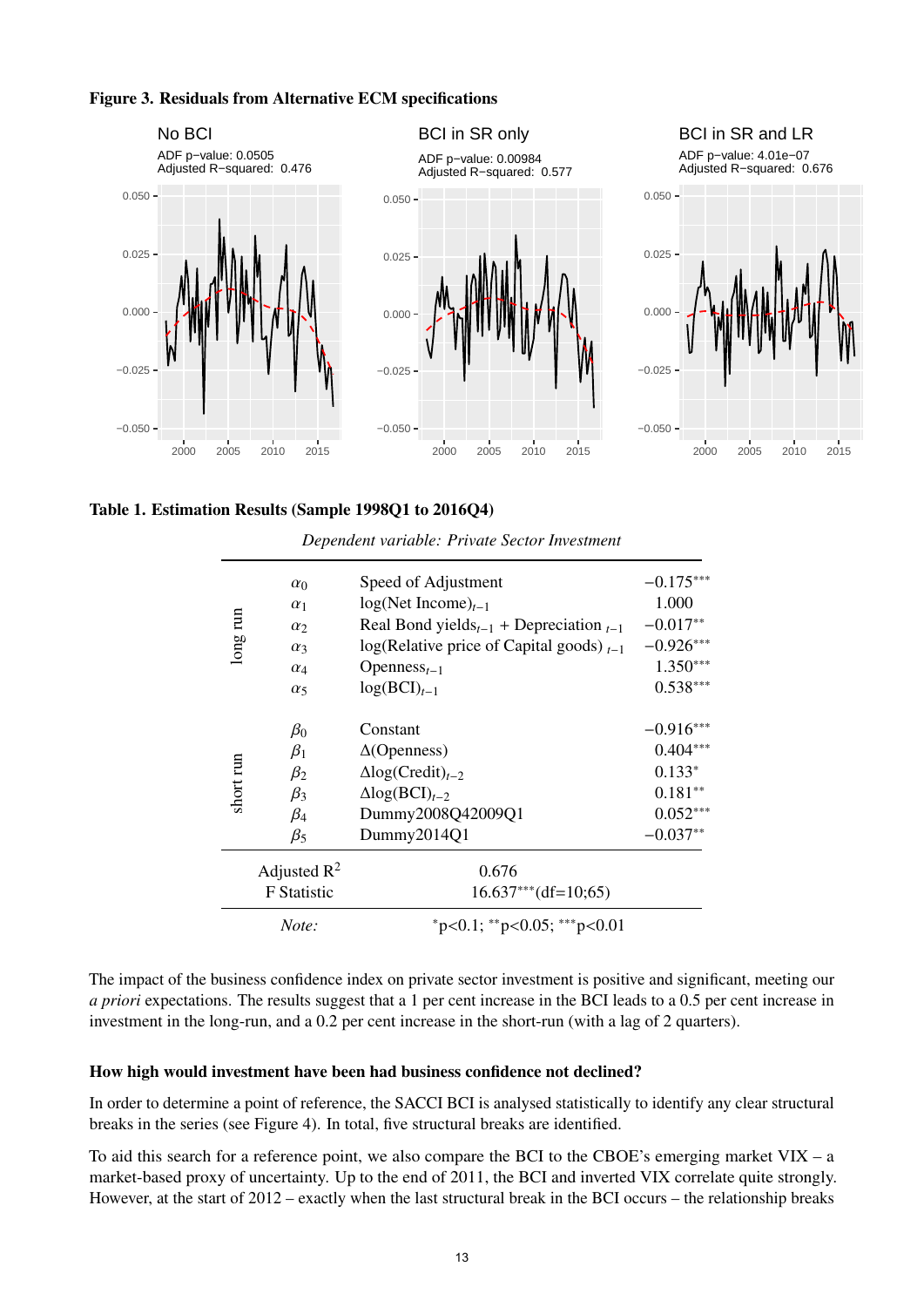down completely. As a result, we choose to hold the BCI constant at its 2011Q4 value.





#### Source: SACCI, BER, CBOE EM VIX (\*inverse)

Own Calculations: For comparability, the SACCI BCI is expressed as a deviation from its mean, while the RMB/BER BCI is a deviation from the survey's neutral level of 50 index points.

We are now able to ascertain what investment would have been had the BCI remained at its 2011Q4 value, and not declined by a further 20 index points as it subsequently did.<sup>[11](#page-2-0)</sup>

Figure [5](#page-7-0) shows the results of this simulation. They imply that if business confidence had remained elevated (while still far below peak levels), the level of private sector investment would have been roughly 8.5 per cent higher in 2016, relative to the actual outcome, while annual growth rates would have been up to 3.3 percentage points higher by 2016. Given the contribution of private sector investment to overall GDP, these magnitudes imply that the level of real GDP would have been approximately 1.0 per cent higher by the end of 2016, while the GDP growth rate of 2016 would have been 0.4 percentage points higher.



<span id="page-7-0"></span>

 $11$  It should be noted that this estimate can be interpreted as the minimum impact from a higher business confidence, as this scenario does not include any positive feedback loops between confidence, and therefore private sector investment, and the rest of the economy. That is, in this scenario all explanatory variables are held constant except for business confidence.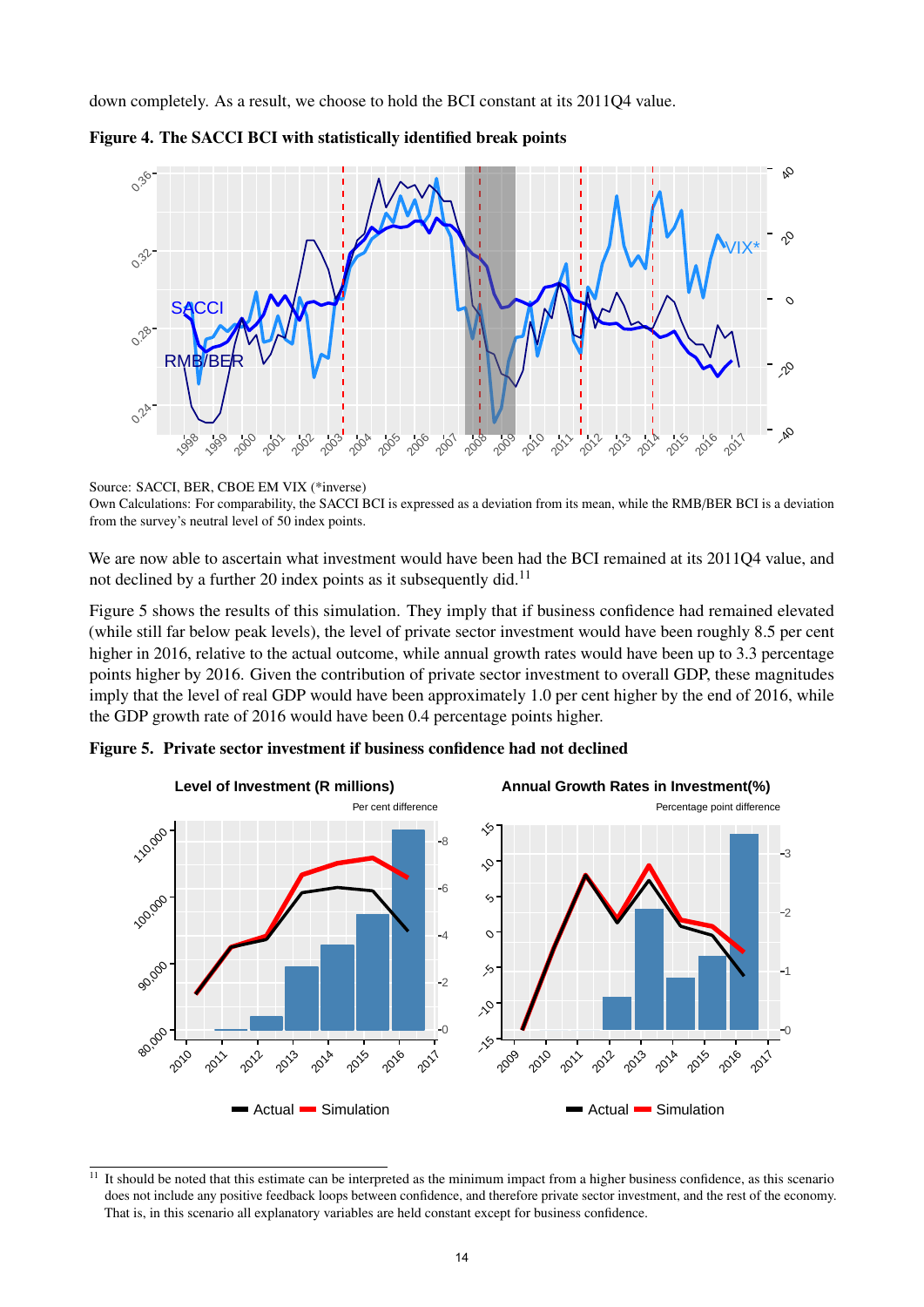#### Does business confidence improve the accuracy of investment forecasts?

As a final scenario, and a first-pass assessment of the predictive power of the BCI, we assume that a forecaster has at his disposal two competing models with which to forecast: the current version of the SARB Core Model, and the same model with the private sector investment equation modified to include the SACCI BCI.<sup>[12](#page-2-0)</sup>. Starting in 2012Q1, the forecaster uses these two competing models to forecast growth in private sector investment up to eight quarters ahead. In the model that includes business confidence, the BCI is assumed to remain at its last known value over the entire eight-quarter forecast horizon. The process is then repeated every quarter up to the end of 2016. Using the Core Model for this exercise allows for important feedback loops to and from the rest of the economy. However, it should be noted that this does not result in the reproduction of actual SARB forecasts at the time, as the paths of the variables for which assumptions are normally made are not comparable.

The results are depicted in Figure [6,](#page-8-0) suggesting that including the BCI, on average, leads to an improved forecast performance over all 8 horizons. The root mean square error (RMSE) of the forecasts is reduced by an average of 20 percent over all quarters, suggesting promising results for improving forecasts of private sector investment.



#### <span id="page-8-0"></span>Figure 6. Private sector investment forecasts (yy) and errors

 $12$  This equation is represented by equation [\(1\)](#page-5-0), but the dummy for 2014Q1 is removed as it coincides with the forecast horizon.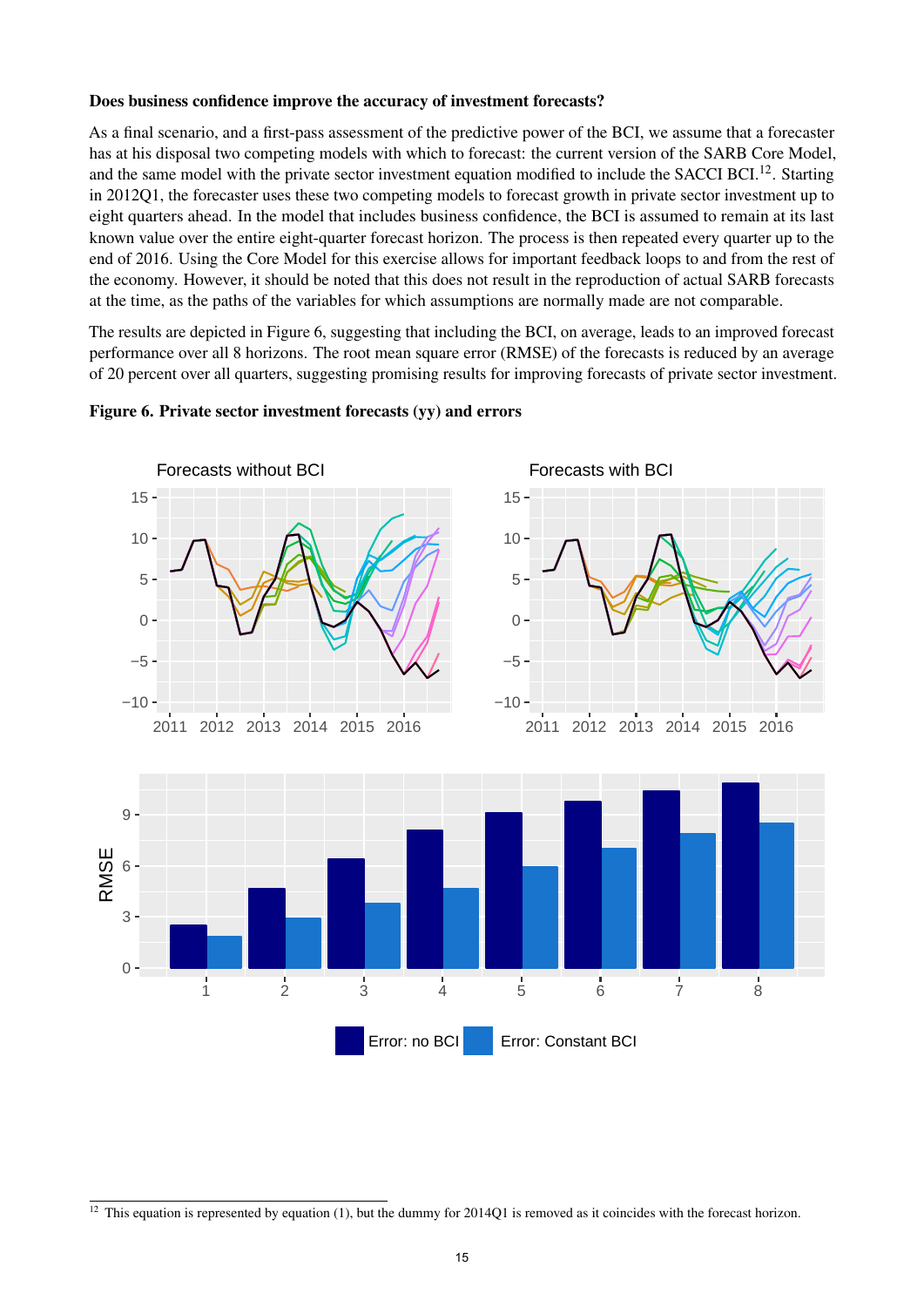#### Conclusion

While addressing the current form of macroeconomic uncertainty that South Africa faces is generally beyond the remit of the SARB, this note emphasizes the importance of maintaining the SARB's reputation and credibility as a strong macroeconomic institution. Furthermore, given the significance of uncertainty/confidence as both a short- and long-run determinant of private sector investment, this note highlights the relevance of trying to account for "animal spirits" in the analysis and forecasting of the South African economy. That is, while standard macroeconomic variables may capture the rational portion of decision-making, capturing the optimism or pessimism of agents - that may be a result, for example, of political uncertainty - would enable an improved understanding and prediction of economic outcomes.

Future research should therefore include a more thorough analysis of the predictive power of business confidence indices when modelling private sector investment at the Bank. Similarly, an investigation into the role that consumer confidence plays in the final consumption expenditure of households is justified.